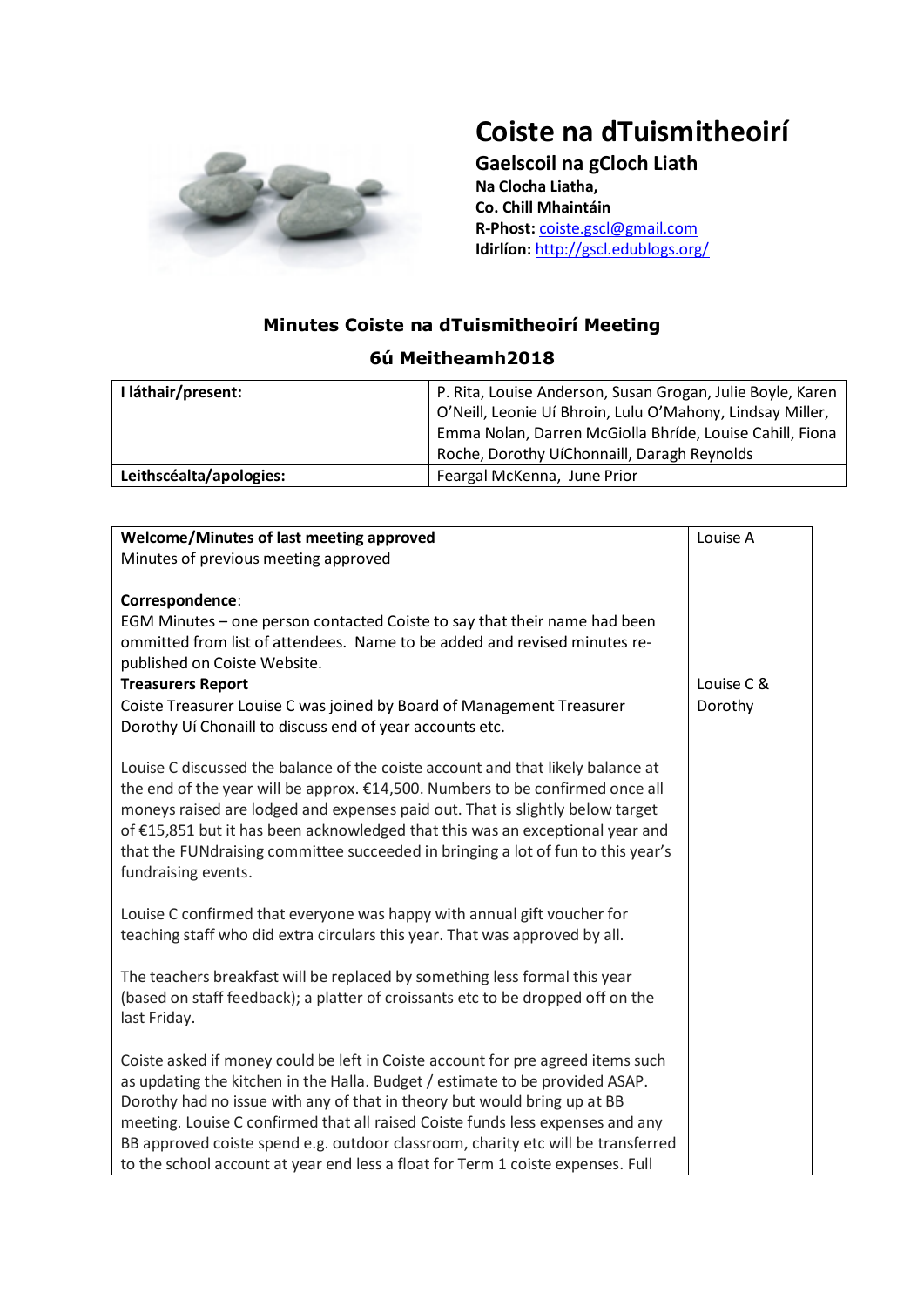| treasurers report will be provided at AGM.                                                                                                                                                                                                                                                                                                                                                                                                                                                                                                                                                                                                                                                                                                                                                                                                                                                                                                                                                                                                                                                                                       |         |
|----------------------------------------------------------------------------------------------------------------------------------------------------------------------------------------------------------------------------------------------------------------------------------------------------------------------------------------------------------------------------------------------------------------------------------------------------------------------------------------------------------------------------------------------------------------------------------------------------------------------------------------------------------------------------------------------------------------------------------------------------------------------------------------------------------------------------------------------------------------------------------------------------------------------------------------------------------------------------------------------------------------------------------------------------------------------------------------------------------------------------------|---------|
| Dorothy agreed to provide clarity in budget on Fundraising Target v Voluntary<br>Contribution. She also agreed to discuss the proposed upgrade of halla kitchen<br>at the next BB meeting.                                                                                                                                                                                                                                                                                                                                                                                                                                                                                                                                                                                                                                                                                                                                                                                                                                                                                                                                       |         |
| Dorothy also thanked the Coiste members, on behalf of the BB for all of their<br>hard work this year.                                                                                                                                                                                                                                                                                                                                                                                                                                                                                                                                                                                                                                                                                                                                                                                                                                                                                                                                                                                                                            |         |
| Louise C is coming to the end of her three year term so will need another<br>Volunteer to take over in September. Louise will prepare notes/handover for<br>next person. Anyone interested in volunteering for the role of Treasurer<br>invited to email coiste.gscl@gmail.com. Skills required: being organised and<br>able to use Excel.                                                                                                                                                                                                                                                                                                                                                                                                                                                                                                                                                                                                                                                                                                                                                                                       |         |
| 1. Principals Report                                                                                                                                                                                                                                                                                                                                                                                                                                                                                                                                                                                                                                                                                                                                                                                                                                                                                                                                                                                                                                                                                                             | P. Rita |
| Fire Safety Update<br>- Remedial works progressing - currently working on final classroom<br>(Rang 1 - M. Tadhg). On track for completion by end August. P.<br>Rita will send weekly update on Friday with a more detailed update<br>to folllow before end of shcool year.<br>New N. Bheaga páistí will visit their múintoeirí at 12.30 tomorrow.<br>٠<br>Current N. Bheaga páistí going home at 12 to facilitate.<br>Currently organising teachers and rooms for next year. This<br>$\bullet$<br>information will be sent our with the school reports.<br>All school tours taking place next week. From this year forward<br>$\bullet$<br>each year will have an allocated venue e.g. N. Bheaga will always go<br>to Glenroe Farm, Rang 1 to Glendalough etc.<br>A question was raised re school tours clashing with Cumann na<br>٠<br>mBunscoil and whether there is anything we can do to prevent this<br>in the future. P. Rita said that they will always try to ensure that<br>this does not happen but that they received very short notice about<br>the races this year $-$ as it often the case $-$ so it is not always |         |
| possible.<br>Lá Spoirt will take place in Éire Óg on 21st and 22nd June. Rang 1-3<br>on 21st and Rang 4-6 on 22nd. Parent volunteers will be needed to<br>run stations etc on both days. It was suggested that we could ask<br>past pupils to help out and P. Rita will consider this.                                                                                                                                                                                                                                                                                                                                                                                                                                                                                                                                                                                                                                                                                                                                                                                                                                           |         |
| A question was raised re the possibility of having school reports<br>available in English. P. Rita stated that it would not be possible this<br>year as reports have already been completed but that parents can<br>ask the teachers to clarify/translate a report, if required.                                                                                                                                                                                                                                                                                                                                                                                                                                                                                                                                                                                                                                                                                                                                                                                                                                                 |         |
| Gradam Rang 6/6th Class Graduation June 26th at 7pm.<br>٠                                                                                                                                                                                                                                                                                                                                                                                                                                                                                                                                                                                                                                                                                                                                                                                                                                                                                                                                                                                                                                                                        |         |
| Eadaí Scoile - P. Rita was asked to clarify whether black/navy<br>٠<br>runners can be worn with the uniform as the policy states "practical<br>shoes". P. Rita to discuss with the Board and revert before parents                                                                                                                                                                                                                                                                                                                                                                                                                                                                                                                                                                                                                                                                                                                                                                                                                                                                                                               |         |
| buy new school shoes for September.                                                                                                                                                                                                                                                                                                                                                                                                                                                                                                                                                                                                                                                                                                                                                                                                                                                                                                                                                                                                                                                                                              |         |
| P. Rita showed the Coiste a mock-up of the new sports top and all<br>agreed it was very nice. This will be available for September at a<br>cost of €18 from the school uiform shop at Tesco.                                                                                                                                                                                                                                                                                                                                                                                                                                                                                                                                                                                                                                                                                                                                                                                                                                                                                                                                     |         |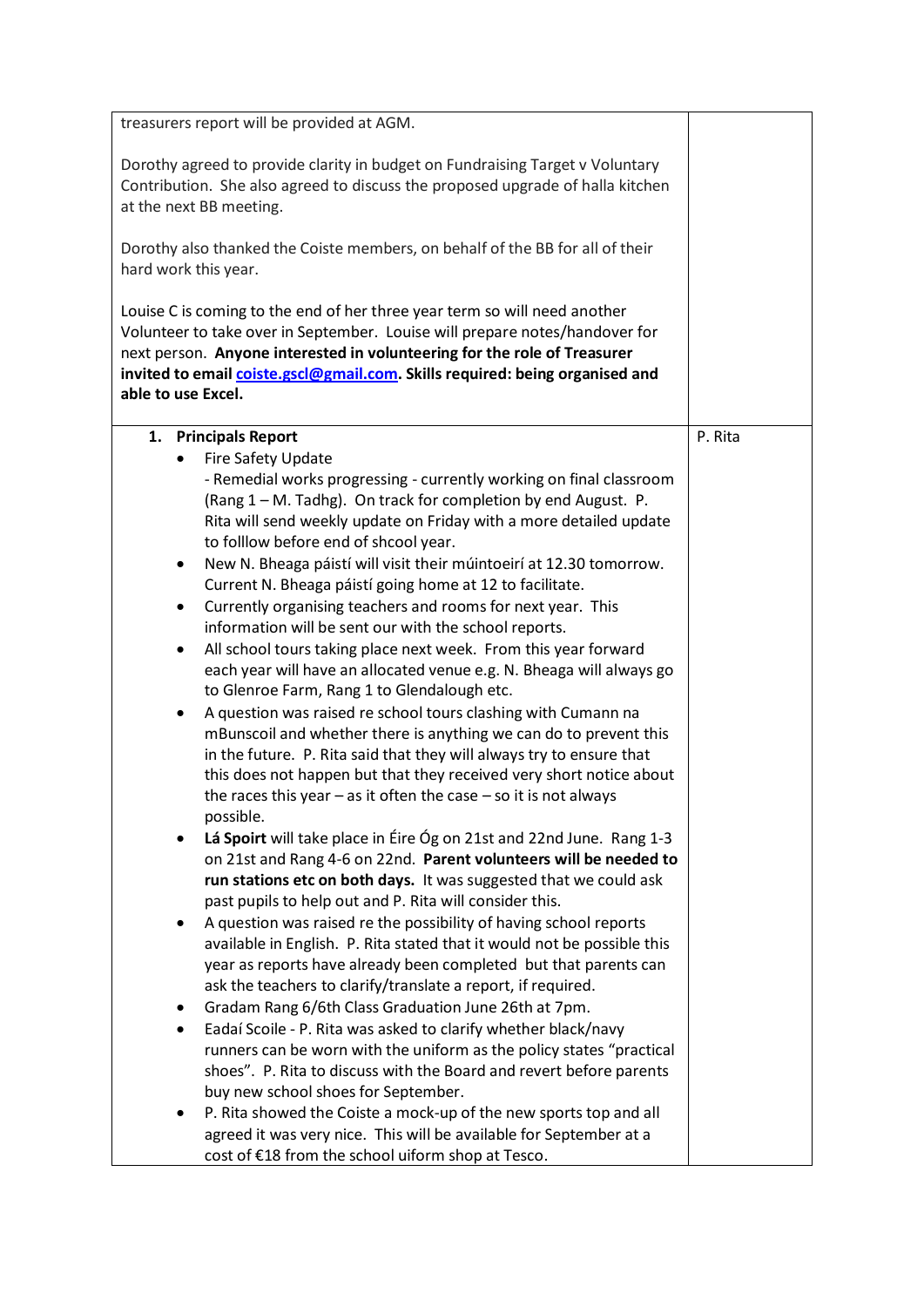|                                                                           | Waverly - P. Rita spoke with a representative from Waverly today re<br>the boundary wall height and construction and landscaping and<br>they are due to revert to her on Friday.<br>Charitable Status - P. Rita still working on this.                                                                                                       |                    |
|---------------------------------------------------------------------------|----------------------------------------------------------------------------------------------------------------------------------------------------------------------------------------------------------------------------------------------------------------------------------------------------------------------------------------------|--------------------|
|                                                                           | 2. Parents Representative on Board of Management Report<br>Daragh said that the Board are finalising the new Critical Incident                                                                                                                                                                                                               | Daragh<br>Reynolds |
|                                                                           | Policy. Fearghal McKenna agreed to be the Coiste representative.<br>The Board are planning to conduct a mock incident where team<br>members will be presented with a sample scenario to test the policy<br>and ensure it is for purpose.                                                                                                     |                    |
|                                                                           | The revised Critical Incident Policy and Special Education Policy will<br>$\overline{\phantom{a}}$<br>be sent to Coiste members over the coming days for review.                                                                                                                                                                             |                    |
|                                                                           | The Board have been discussing the 10 Year Commemoration and<br>$\overline{\phantom{a}}$<br>P.Rita has come up with some great ideas. Daragh suggested that a<br>Sub-committee be set up to roll out these events/initiatives. Coiste<br>agreed and suggested that this sub-committee should work closely<br>with the Fundraising Committee. |                    |
|                                                                           | 3. Communication with Parents                                                                                                                                                                                                                                                                                                                | Louise A           |
|                                                                           | Website being updated over the Summer                                                                                                                                                                                                                                                                                                        |                    |
|                                                                           | Coists currently trialling 2 systems to manage volunteers/events<br>٠<br>- PTA Social and Doodle                                                                                                                                                                                                                                             |                    |
|                                                                           | Communications sub-committee to be set up on next year's                                                                                                                                                                                                                                                                                     |                    |
|                                                                           | coiste to identify best ways to communicate with parents,                                                                                                                                                                                                                                                                                    |                    |
|                                                                           | manage call-out for volunteers etc.<br>4. Coiste Chairperson Update                                                                                                                                                                                                                                                                          | Louise A           |
|                                                                           | Clarity on rules re school shoes requested before end of school                                                                                                                                                                                                                                                                              |                    |
|                                                                           | year                                                                                                                                                                                                                                                                                                                                         |                    |
|                                                                           | Idea re Buddy System raised where páistí from Nalonan Bheaga<br>٠                                                                                                                                                                                                                                                                            |                    |
|                                                                           | are paired with a buddy from Rang 6. To be discussed further.                                                                                                                                                                                                                                                                                |                    |
|                                                                           | Keep Cup - Gaelscoil branded Keep Cup to be sold as a                                                                                                                                                                                                                                                                                        |                    |
|                                                                           | Fundraising idea and to commemorate 10 year anniversary.                                                                                                                                                                                                                                                                                     |                    |
|                                                                           | Scholastic Book Fair agreed for November 30th                                                                                                                                                                                                                                                                                                |                    |
|                                                                           | AGM Speaker agreed as John Lonergan at a cost of €250 with                                                                                                                                                                                                                                                                                   |                    |
|                                                                           | another evening with Adam Harris to be scheduled later in the                                                                                                                                                                                                                                                                                |                    |
|                                                                           | year.<br>5. Sub-Committee Updates                                                                                                                                                                                                                                                                                                            |                    |
|                                                                           |                                                                                                                                                                                                                                                                                                                                              |                    |
| <b>FUNdraising</b>                                                        |                                                                                                                                                                                                                                                                                                                                              |                    |
|                                                                           | Recent funds raised include: Sponsored Walk - €4,706.50; Tesco Blue<br>tokens €308.82 and Clothes Recycling total now up to €1,300.                                                                                                                                                                                                          | Susan              |
|                                                                           | Tesco Bag-pack - Friday 15th (3pm - 7pm) and Saturday 16th (12pm -                                                                                                                                                                                                                                                                           |                    |
|                                                                           | 7pm). Parent Volunteers Required - text will be sent out with link to                                                                                                                                                                                                                                                                        |                    |
|                                                                           | Doodle doc whereby parents can select the time slot they wish to<br>volunteer for. This is our final fundraiser of the year so all help will be                                                                                                                                                                                              |                    |
| very much appreciated.                                                    |                                                                                                                                                                                                                                                                                                                                              |                    |
| 2nd Hand Uniform Sale Wednesday 20th at 8.30am in the Halla. A small<br>٠ |                                                                                                                                                                                                                                                                                                                                              |                    |
|                                                                           | fee will be charged for wearable items. Any donations of uniforms can<br>be left into the oifig.                                                                                                                                                                                                                                             |                    |
| <b>Coiste Glas</b>                                                        |                                                                                                                                                                                                                                                                                                                                              | Fiona              |